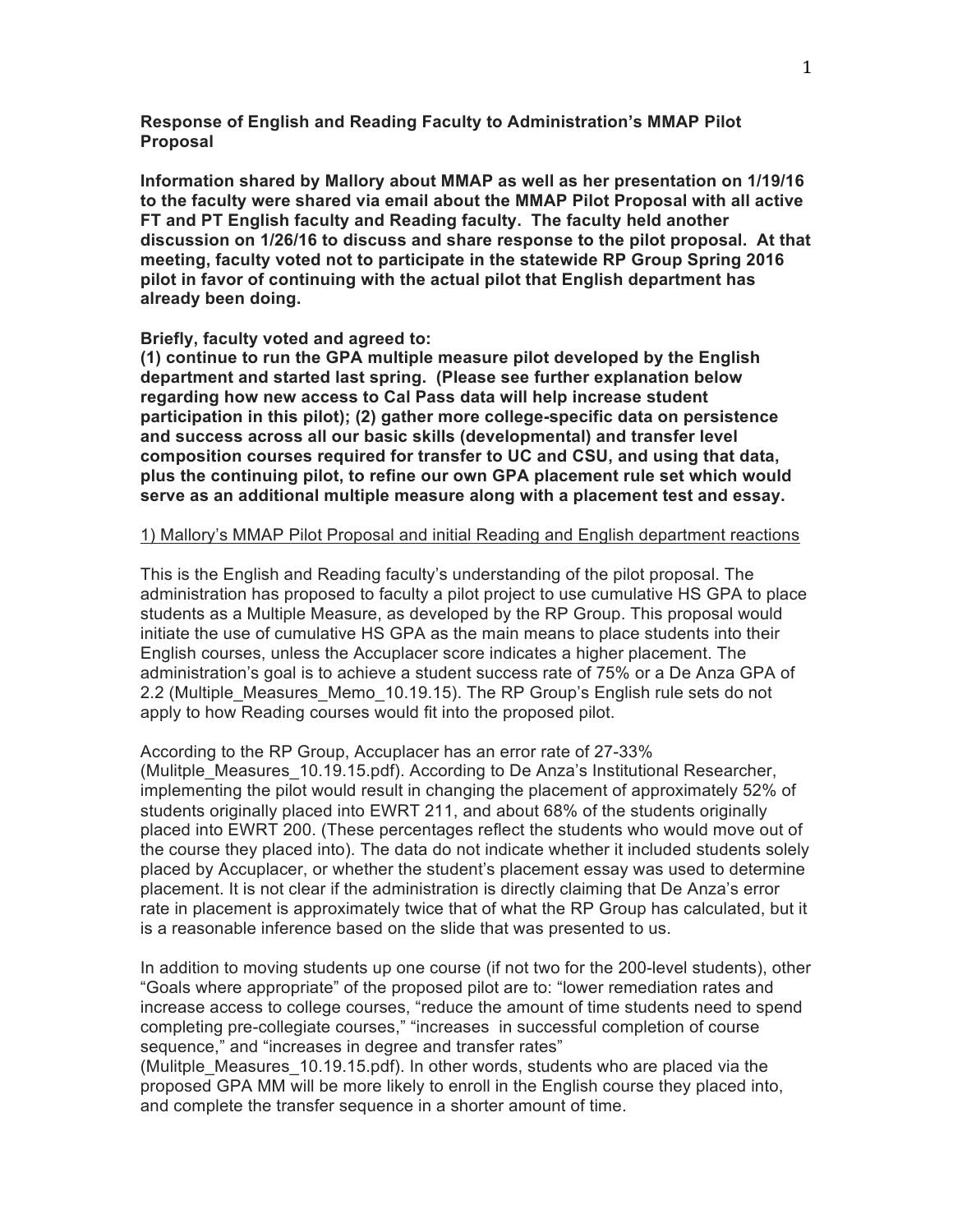# 2) Reading and English dept faculty response & rationale for continuing the current GPA multiple measure pilot

The faculty of the English and Reading departments are not opposed to trying to pilot the use of HS GPA as a multiple measure, but we feel that our college is an "outlier" in comparison to most California community colleges, and would therefore warrant different conditions for a pilot. There are many factors in which this is demonstrated:

 \* We are on the quarter system and students can move from EWRT 200 (two levels below) to EWRT 1A within one academic year. Since most of our students place into EWRT 211, they can complete their transfer sequence (from 211 to EWRT 1A to EWRT 1B/EWRT 2) in one year. In comparison to most semester system schools (which are most of the CCC's), we are already "accelerated" in our basic skills to transfer sequence.

• We deeply care about equity and here is what we see from our work in our classes and in student success cohorts:Individual faculty who have gone above and beyond to reach out to struggling underrepresented students (http://lavozdeanza.com/features/2014/06/15/undocumented-student-from-unschooled-to-auc/), and student success programs like LART, Puente, FYE, IMPACT AAPI, Sankofa, LEAD, EOPS, and other programs like athletics and produce compelling results in greater success with our underrepresented students BECAUSE they go above and beyond to reach out to and support students--things like extra one-one time in office hours, team/familia spirit, etc. We also see how highly self-motivated students who take advantage of tutoring in the student Success Centers (WRC, Math & Science Tutorial, etc) and programs like CCP improve their skills dramatically because of that support, and they have data to support that. So those things, that are "expensive" and "hard to scale up" have demonstrated success. When students can get over their "shame" of being labeled "remedial" (a word we no longer use) by being better INFORMED of what those classes help them achieve, they can benefit highly from them. A recent Washington Post article linked below describes a firstgeneration Latino college student who felt "discouraged" and "depressed" after being placed in a remedial class. However, the article's main point is that social and cultural factors are the main barriers for first generational students, and clearly simply placing them into transfer level courses, without any other support interventions, is not the solution to that.

https://www.washingtonpost.com/posteverything/wp/2016/01/20/first-generation-collegestudents-are-not-succeeding-in-college-and-money-isnt-the-problem/

• Our student success cohort students are a valuable source of feedback we should be tapping into for more information, like the RP Group did for their report on the six factors of student success for underrepresented students. It could be enlightening to survey students in the cohorts after having completed the sequence through EWRT2. Survey questions could be/include:

1. Looking back, if they would have had the opportunity to pass out of the 211 level with their GPA scores, would they have done so?

2. If so, would they have done so if that meant they were no longer eligible for programs like Puente, FYE, or Sankofa?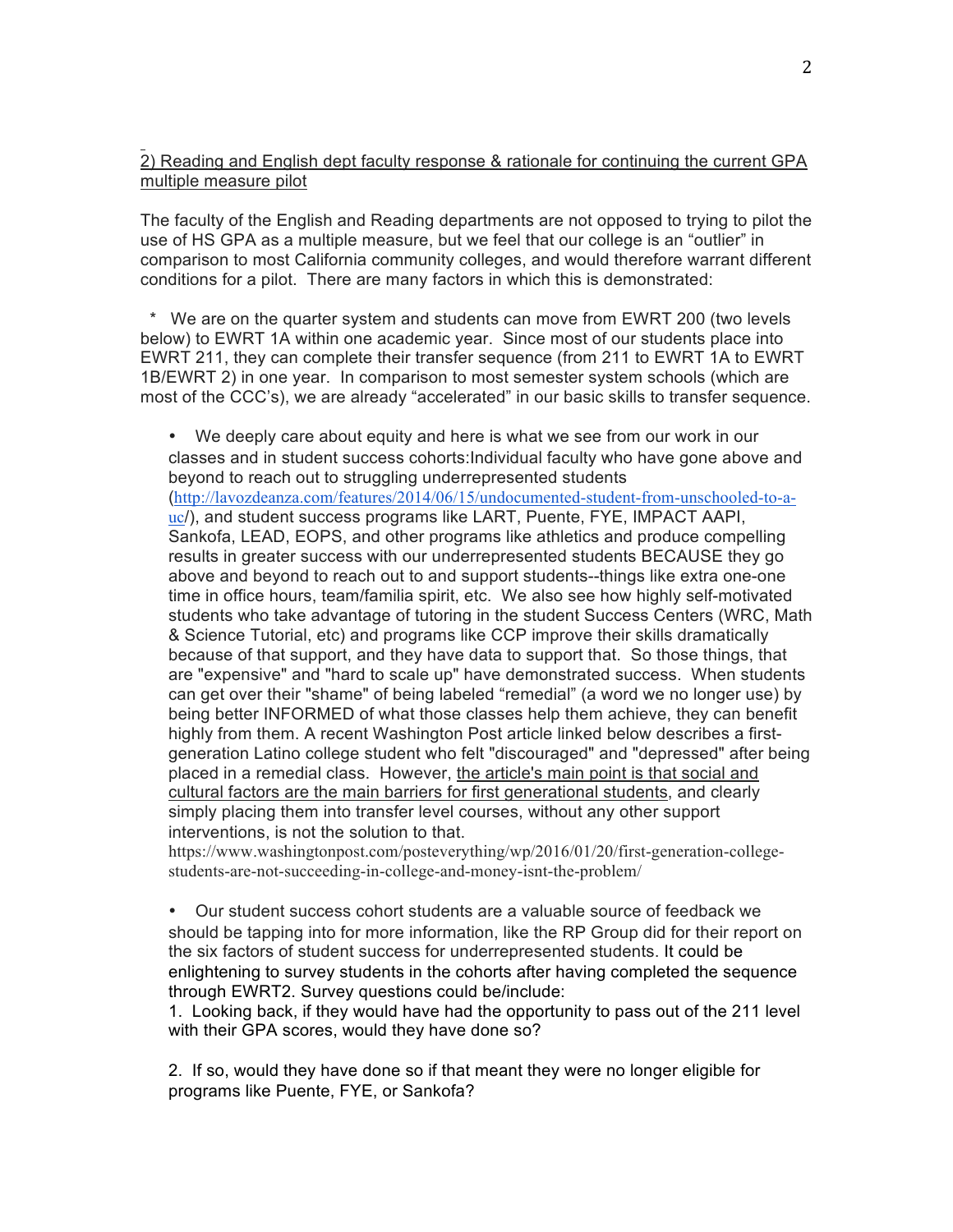3. If so, why? If not, why not? What do they think the 211 level offered them to prepare them for EWRT1 and EWRT2?

 \* English and Reading at De Anza have already been using Multiple Measures for placement, as mandated by the State, prior to this proposal. It is important to note that State mandates allow us to develop our own criteria for how we would want and choose to use HS GPA as an additional multiple measure.

Our placement process places students into both EWRT and READ classes. We have data showing that students who complete READ classes succeed in EWRT 1A at higher rates than students who do not. For students who place into READ and take READ 211 within the first year, their success rates are 88%, but when they take READ 211 in the second year, their success rates drop to 79%, which is significant. However, for students whose Accuplacer score placed into READ but did not take the READ course before enrolling in EWRT 1A, their success rates dropped to 70%. These data suggest that READ courses are an integral factor in students' success in EWRT 1A. However, the proposed pilot lacks a definitive plan for READ, in part, because no READ rule set exists.

As captured on p. 7 of the Board Meeting Highlights of the January 11, 2016 FHDA Board of Trustees' meeting: "[Chancellor Judy Miner] also reported that based on the performance of both colleges, the district was listed in Gov. Jerry Brown's 2016-17 budget proposal in the No. 1 position statewide for moving students from below collegelevel into college-level math and English.

 \* The specific percentage of success cited on page 44 of Governor Brown's report (http://www.ebudget.ca.gov/FullBudgetSummary.pdf) is 68%, but that is a District-wide number. De Anza's success rate in moving students from developmental to transfer-level English is 73%, which is noted on De Anza's "Scorecard."

Of course, faculty want to see more students successfully move from basic skills to the transfer level EWRT courses and are open to trying ways in which we can motivate students to: (1) take the course they place into at higher rates than they do currently; and (2) successfully persist through basic skills into EWRT 1A, 1B and/or 2 and successfully transfer to a 4-year school.

Specifically, as stated above, English and Reading faculty would like to continue the pilot initiated by the English department.

\* This pilot would use GPA to add on "bonus points" to the student's ACCUPLACER score, depending on how far they are from the cut-off and their GPA.

\* At the beginning, the pilot was nearly stalled due to the HS transcripts not being available in Cal-Pass; however, now that we have Cal-Pass access, we will not need to ask students to bring in their transcripts. Consequently, this pilot can now proceed with more participants because we can access their HS GPA directly through Cal-Pass.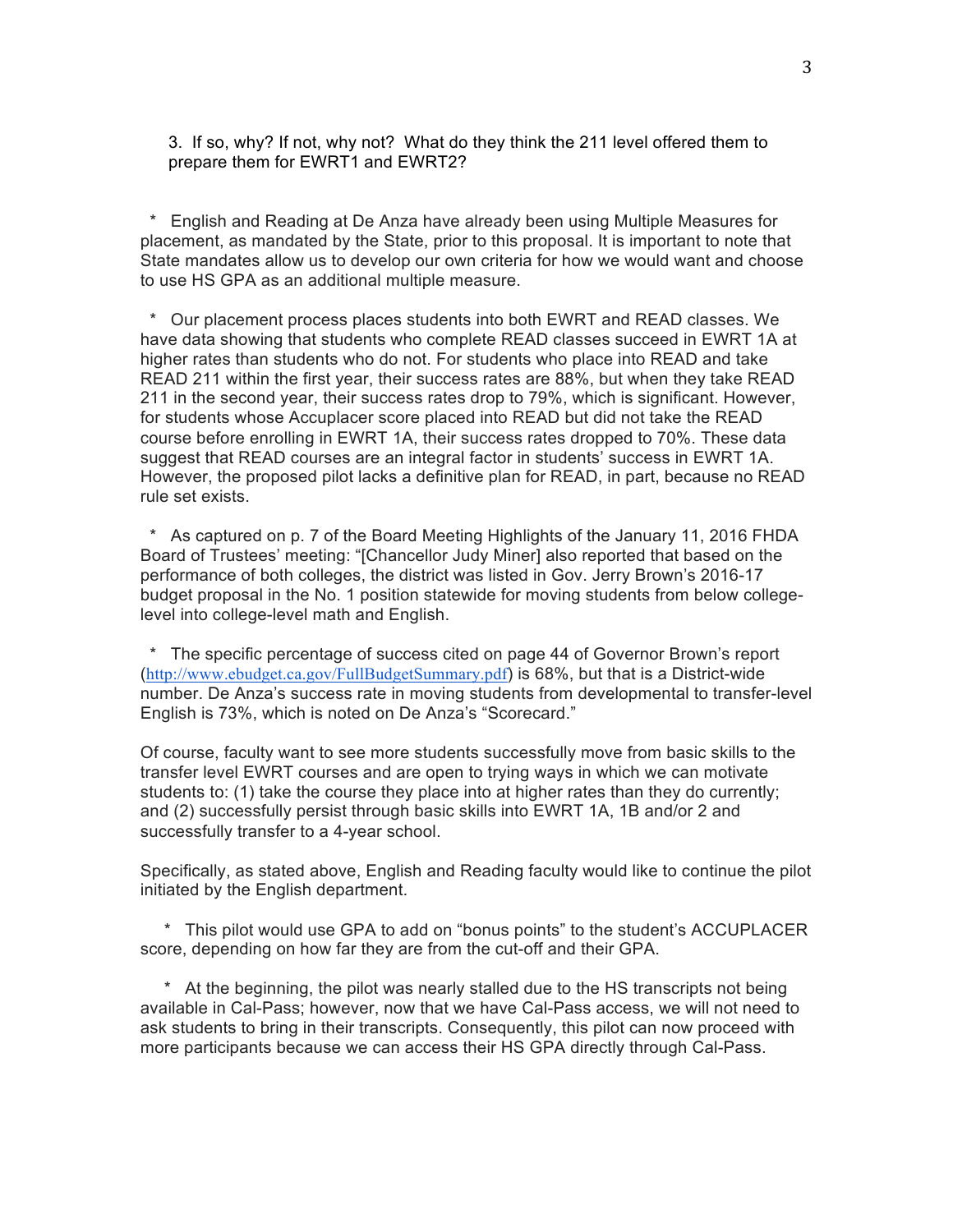We wish to further examine the HS GPAs of students who succeed in EWRT 1B and 2, and then create a local HS GPA rule-set after looking at that data as well as the HS GPA data of students who succeed in EWRT 1A.

It is also important to emphasize that faculty are not comfortable with a pilot that has such a low GPA cut-off for EWRT 1A placement, and that GPA multiple measure would trump all the other measures. To this crucial measure, faculty would like to have more time and more input on determining a cut score for EWRT 1A that is more informed by examining the success of students at De Anza in EWRT 1A, 1B, and 2.

After English and Reading faculty discussed the data and information presented by Mallory Newell about how the RP Group came up with the rule sets for English, many faculty spoke to the reality that there were still many unanswered questions and unaddressed concerns about piloting these rule sets given the anticipated large increase in students we might expect to see move up one level, based upon Mallory's analysis.

### 3) Additional Reading and English dept faculty concerns and questions

Here is a summary of our ongoing faculty concerns/questions:

Our colleges are #1 statewide for our success in moving students from below college level to college level English. Why should we jeopardize that standing by placing students into courses for which they may not be prepared?

 \* The RP Group surveyed 900 students (paying special attention to African American and Latino students' responses) from 13 community colleges to come up with their "6 Student Success Factors," and De Anza is one of those 13 colleges. On addressing the equity issue: It is not clear how just accelerating students into transfer courses, which have more students per section (and therefore higher student to instructor ratio), and have more intense academic demands, without the support provided in the developmental classes, would be helping our underrepresented students to feel more supported in the six student success factors identified in this RP study.

2014 Analysis (completed for DARE) of students placed by test compared to placement by essay stated that students who placed directly into EWRT 1A succeeded at 77%-82%.

 \* If we implement the MMAP pilot using a GPA of 2.6, the projected success rate for EWRT 1A will drop to the estimated 75%. Why would we want to take the chance of lowering our success rates, when it is the students who will be the ones to either struggle or not pass?

 \* For students who place directly into 1A, what is their persistence rate and success rate in EWRT 1B and/or 2? If we aren't seeing significantly higher rates of persistence and success in students who started out in 1A versus those who started out in either 211 or 200, then are the basic skills courses really the "barrier" that the RP Group Multiple Measures study implies that they are? In contrast, the majority of our English and Reading faculty view these courses as gateways to opportunity infused with equity pedagogies rather than the unfortunately chosen word "barrier" to success.